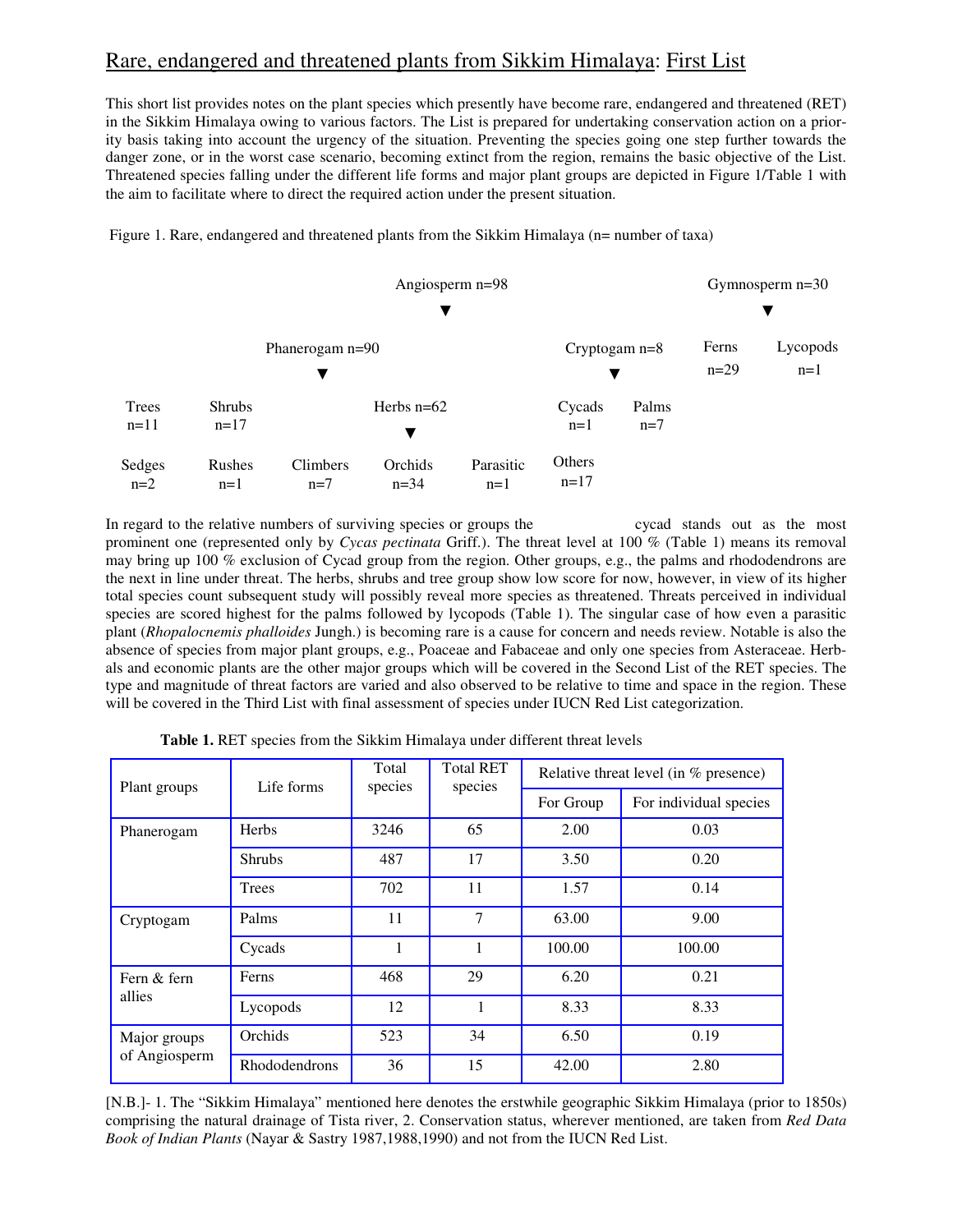# **ENUMERATION OF THREATENED PLANT SPECIES**

### **1.** *Acer sikkimense* Miq. ACERACEAE

A temperate tree reaching up to 16 m in height. Holotype collected by Thomas Anderson in October 1862 in Sikkim. No further collection from its Type locality or from elsewhere in Sikkim and Darjeeling or other states is reported till date. Cited as DD (Data Deficient) in the IUCN *Red List of Maples* (2009) with the notes "...considered V (Vulnerable) in China, but also found in additional countries where its conservation status is unknown."

### **2.** *Acer osmastoni* Gamble ACERACEAE

### Status: Endangered

A natural hybrid of *Acer laevigatum* Wall. and *Acer campbelli* Hook.f. et Thomson ex Hiern, it has been reported only 4 times (1904, 1915, 1958 and 1972) since its discovery by B.B. Osmaston in 1903. The species is unique in its bearing, as it is the only natural hybrid occurring among the Indian maples.

### **3.** *Acer stachyophyllum* Hiern ACERACEAE

A rare deciduous tree growing up to 15 m, dioecious. Found between 1400-3500 m amsl under mixed temperate to lower alpine forests. Flowers during Apr-May, samaras appear between Sep-Oct.

### **4.** *Aconitum ferox* Wall. ex Ser. RANUNCULACEAE

### Status: Vulnerable

Excessive collection as a medicinal herb in the earlier days has led to a drastic reduction in its number in Sikkim. Very few individuals are found in the location where population thrived in the past (3300-5000 m amsl).

### **5.** *Acronema pseudotenera* P.K.Mukh. APIACEAE

#### Status: Indeterminate

A naturally rare biennial rhizomatous herb. Reported from Yumay Samdong in North Sikkim. This is a taxonomically complex genus with often indistinct species boundaries and problematic generic delimitation with *Sinocarum.*

# **6.** *Actinidia callosa* Lindl. ACTINIDIACEAE

Large deciduous scandent bush or climber of the upper temperate forests found between 1800-2300 m amsl under moist surroundings. Stem reaches *ca*. 12 cm in diameter, bark corky, brown and rough. Fruits much similar to the Kiwi fruit of commerce, gray-green, 2-5 cm long, fragrant, edible.

# **7.** *Aleuritopteris argentea* (S.G.Gmel.) Fée PTERIDACEAE

Very rare. Not seen again in 150 years in India and possibly requiring reaffirmation in case it was collected later during Hooker's onward journey in Sikkim (Chandra et al. 2008).

# **8.** *Angelica nubigena* (C.B.Clarke) P.K.Mukh. APIACEAE

#### Status: Indeterminate

Originally described under *Heracleum* (Clarke 1879) it was later transferred to genus *Angelica* by P.K. Mukherjee in 1983. Represented in herbaria by only two or three specimens it is considered a poorly worked out species. Recorded from Chola and Yakla passes at *ca*. 3800 m amsl.

# **9.** *Aphyllorchis parviflora* King & Pantl. ORCHIDACEAE

#### Status: Rare

In India this species is found only at two locations in the Himalaya. It was first collected from Lachen and Yumthang in northern Sikkim (1896) and in due time it has become remarkably rare. Also reported from Nepal and South-East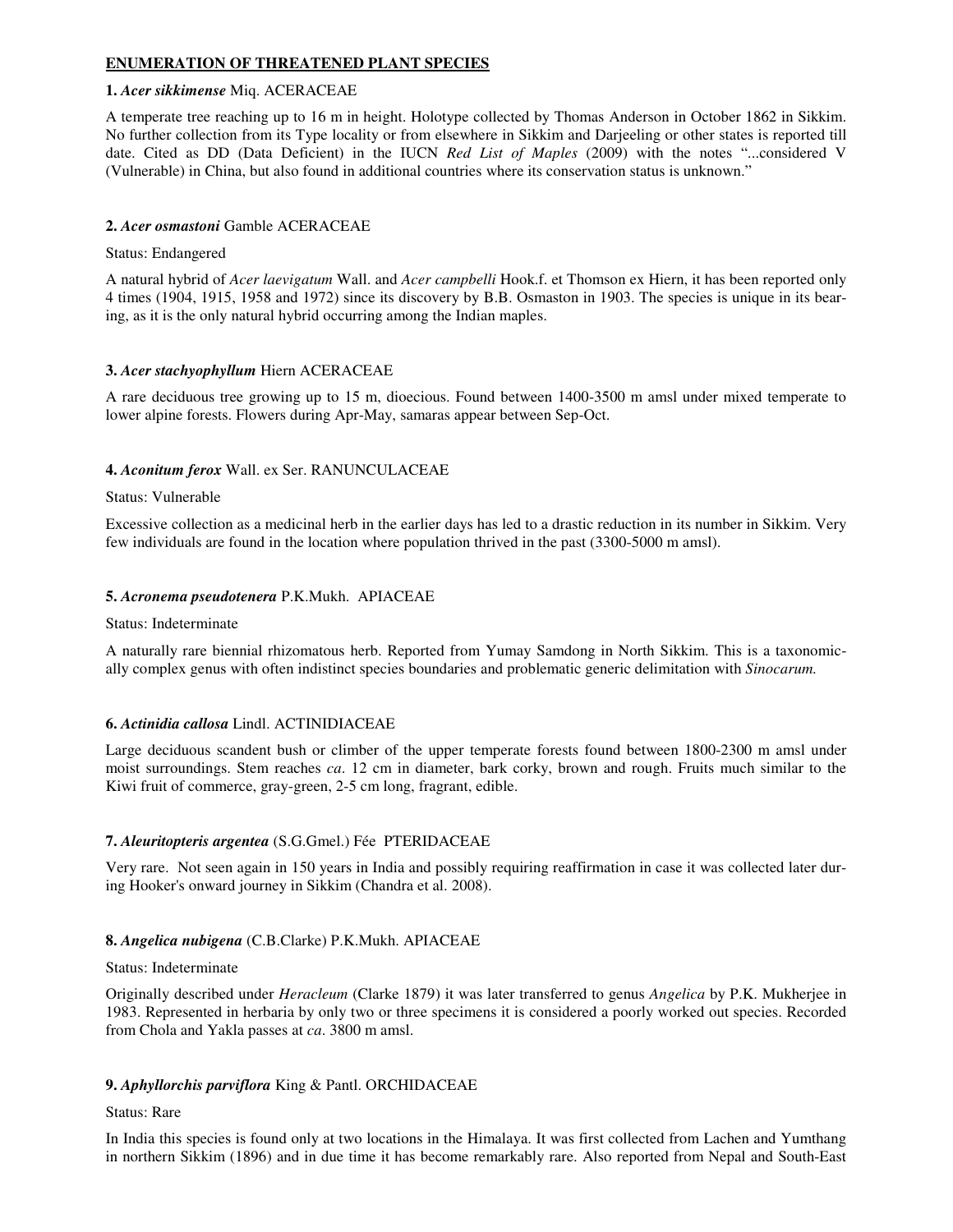Tibet between 3200-3400 amsl.

### **10.** *Arenaria thangoensis* W.W. Sm. CARYOPHYLLACEAE

#### Status: Vulnerable

The taxon has not been sighted since its collection made in 1912. It is endemic to Sikkim and is found at Thango (4200 m amsl) and Chugya (4500 m amsl).

# **11.** *Asplenium delavayi* (Franch.) Copel. ASPLENIACEAE

Very rare fern reported from Sikkim apart from Western Nepal, Bhutan and Manipur (Chandra et al. 2008).

# **12.** *Asplenium pelltucidum* L. ASPLENIACEAE

Very rare (Chandra et al. 2008). Recorded from South Sikkim (Lingtam). Also reported from Silent Valley, Kerala.

# **13.** *Athyrium repens* (Ching) Fras.-Jenk. WOODSIACEAE

Very rare in Sikkim Himalaya (Chandra et al. 2008). Also recorded from Nepal, Bhutan and South-West China.

# **14.** *Athyrium roseum* Christ WOODSIACEAE

Very rare. Reported from North-East India (Darjeeling, Palmajua) and Central Nepal. Previously unrecorded from the Indian subcontinent (Chandra et al. 2008).

# **15.** *Begonia rubella* Buch.-Ham. ex D.Don BEGONIACEAE

### Status: Rare

The species has medicinal properties and as such is valued. It is naturally found in very small numbers. The species was first collected by Wallich in 1821 from Eastern Himalaya (Darjeeling, Sikkim). The plant has a distinction of being an interesting species of disjunctive distribution. Three populations of *B. scutata* were located near Yangyang in Tista Valley and Legship in Rangit Valley at altitudes between 300-1200 m (Nautiyal et al. 2009).

# **16.** *Begonia satrapis* Clarke BEGONIACEAE

#### Status: Rare

Located earlier in a very limited growing area (slopes of Rangit Valley below Badamtam at an altitude of 700 m) this was reported in 1879. It is of horticultural value and presently very scarcely seen. Recently a few populations were located at Sumbuk and Kitam in Rangit Valley, South Sikkim at 550-1100 m amsl (Nautiyal et al. 2009).

# **17.** *Biermannia bimaculata* (King & Pantl.) King & Pantl. ORCHIDACEAE

A miniature monopodial epiphytic orchid found in warm area. Two spots on the flower are characteristic of this plant. A species with much horticultural value.

# **18.** *Boehmeria rugulosa* Wedd. URTICACEAE

Small dioecious tree found between 300-1700 m amsl, usually close to the streams. It is considered the best material for local turnery products and as such is in constant threat. Trees of good size have become scarce.

# **19.** *Bulleyia yunnanensis* Schltr. ORCHIDACEAE

Epiphytic on tree trunks in forests or lithophytic on rocks along valleys between 700-2700 m amsl.

# *20. Calamus inermis* T. Anderson ARECACEAE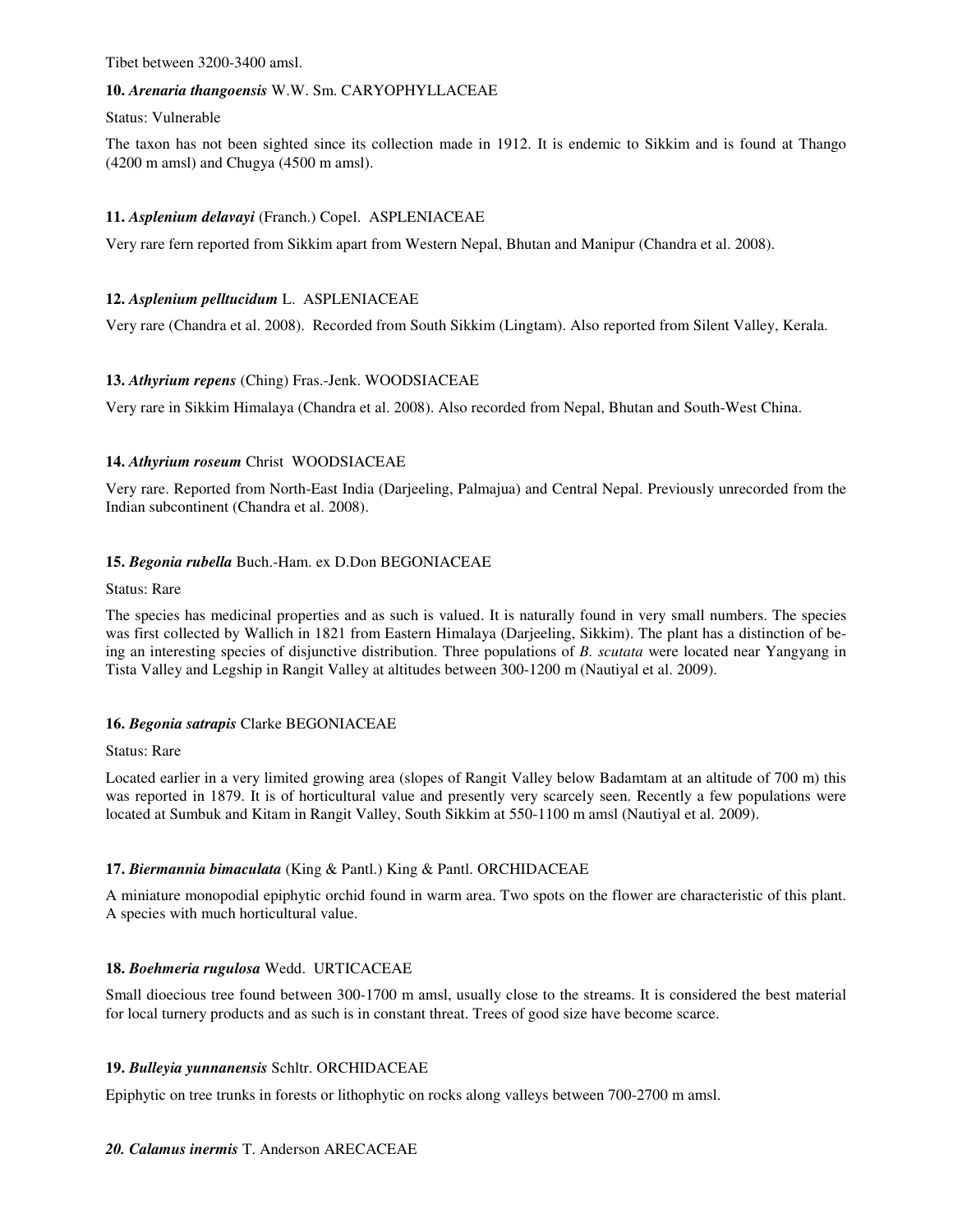#### Status: Endangered

This cane is under considerable threat. Populations at the roadsides were the first to go because of the set transport facilities. The species is now represented with a few clumps in Latpanjar hill near Kurseong, West Bengal. Recently, it has been reported from Arunachal Pradesh and Manipur as well as from Dzongu in north Sikkim.

### **21.** *Calanthe alpina* Hook.f. ex Lindl. ORCHIDACEAE

Status: Rare

Terrestrial plants growing up to 25-50 cm. It is found in forest fringes and grassy slopes between 1500-3500 m elevations. Destruction of its habitats has rendered the species to become rare. It is one of the few Calanthes found in the subalpine region.

#### **22.** *Calanthe manni* Hook.f. ORCHIDACEAE

Status: Rare

Small populations and much localized this species is a natural rarity. It is also a species of horticultural value attracting all sorts of collectors and nurserymen.

### **23.** *Calanthe trulliformis* King & Pantl. ORCHIDACEAE

Terrestrial herbs about 25-40 cm tall with inconspicuous rhizome. Found inside forests between 2300-2600 m amsl. Flowers during the rains.

**2 4 .** *C a l a n t h e w h i t e a n a* K i n g & P a n t l . O R C H I D A C E A E Found under forests and slopes covered in shrubberies between 1000-1800 m amsl. The plants grow up to 80 cm and produces flowers in May-Jun.

### **25.** *Calanthe chloroleuca* (Lindl.) ORCHIDACEAE

| Very rare. Few details exist. |  |
|-------------------------------|--|
|-------------------------------|--|

#### **26.** *Callicarpa rubella* Lindl. VERBENACEAE

An erect, single-stemmed shrub, 3-7 m, with horizontal branches. It grows at around 600 m amsl.

#### **27.** *Carex kingiana* C.B.Clarke CYPERACEAE

Status: Indeterminate

This plant is known only from its Type collection made at Phodong in northern Sikkim. The species is comparatively new to plant science but due to habitat damage it has suddenly become very scarce. Gradual drying up of the habitat may be one of the causes of its getting scarce.

#### **28.** *Ceropegia hookeri* C.B.Clarke. ex Hook.f. ASCLEPIADACEAE

#### Status: Endangered

This is a little known taxon and probably grows in area ranging between 3000-4000 m amsl at alpine grassy meadows. Reported from the Zemu Valley in northern Sikkim it is a very scarce species. Habitat loss and tourism practices are reported as the major threats to its survival. Recently a population has been reported from Lachen at 2700 m amsl (Nautiyal et al. 2009).

#### **29.** *Ceropegia lucida* Wall. ASCLEPIADACEAE

Status: Endangered or possibly extinct in India

Throughout the last 100 years no collection has been made of this plant. Recently two populations of *C. lucida* were rediscovered near Lachung village in north Sikkim at 1750 m (Nautiyal et al. 2009). The Red Data Book suggests intensive search in its habitat, which is river Reyang in Sikkim.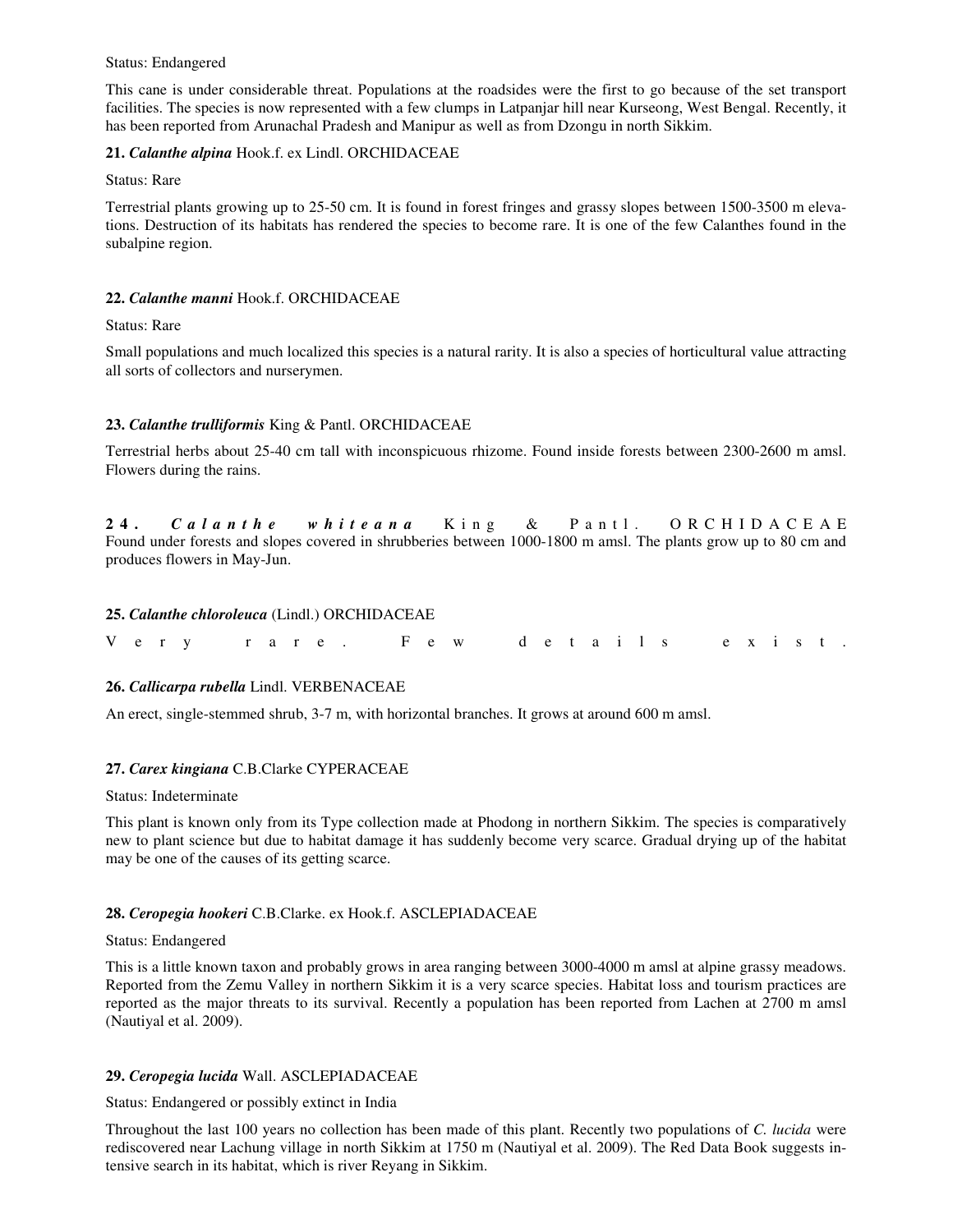### **30.** *Cinnamomum glanduliferum* Meissn. LAURACEAE

A rare evergreen tree of *ca.* 12 m height and growing in evergreen broad-leaved forests between 1500-2600 m amsl. The leafy branchlets contain volatile oil and camphor. The wood is used for furniture and the bark and roots are reportedly used in herbals.

# **31.** *Cissus spectabilis* Planch**.**VITACEAE

Large lianas, branchlets terete with longitudinal ridges. Grows in forests or shrublands by the rivers between 200-1600 m amsl. Endemic to Sikkim and West Bengal.

# **32.** *Codonopsis affinis* Hook.f & Thomson CAMPANULACEAE

### Status: Rare

Roots much thickened, fusiform, branched. Stems twining, yellow-green or green, more than 2 m. Leaves on main stems and major branches alternate, those on branchlets subopposite. Reported from Darjeeling and Sikkim between 1830-3335 m amsl.

# **33.** *Coelogyne treutleri* Hook.f. ORCHIDACEAE

### Status: Possibly extinct

Epiphytic on tree trunks in dense forests at around 2000 m amsl. First collected in 1875 by Treutler on the basis of which Hooker described the species in the *Flora of British India*. Since then it has never been sighted. Also reported from North-Western Yunnan.

### **34.** *Cotonester simonsi* Hort. ex Baker ROSACEAE

#### Status: Indeterminate

This is represented by only four specimens in the Central National Herbarium (CAL) which were from the Lachung Valley at 3150 m amsl in the northern Sikkim. The species is of immense horticultural value, here and abroad. Endemic to Sikkim Himalaya.

# **35.** *Cyathea andersoni* (J.Scott ex Bedd.) Copel. CYATHEACEAE

At Risk (Chandra et al. 2008) in Sikkim Himalaya. Also reported from North-Eastern India Arunachal Pradesh (including the Duphla Hills), Meghalaya and Bhutan.

# **36.** *Cyathea brunoniana* (Wall. ex Hook.) C.B.Clarke & Baker CYATHEACEAE

At Risk (Chandra et al. 2008). Found in Darjeeling and Sikkim hills, Arunachal Pradesh, Manipur, Nagaland and Meghalaya.

# **37.** *Cyathea chinensis* Copel. CYATHEACEAE

At Risk (Chandra et al. 2008). Reported from Darjeeling, Sikkim, Arunachal Pradesh, Manipur, Nagaland and Meghalaya.

# **38.** *Cyathea contaminans* (Wall. ex Hook.) Copel. CYATHEACEAE

At Risk (Chandra et al. 2008). Reported from Darjeeling, Sikkim, Arunachal Pradesh, Manipur and Meghalaya.

# **39.** *Cycas pectinata* Griff. CYCADACEAE

#### Status: Vulnerable

Foothills to 900 m elevations, the central pith is full of starchy granules and gives coarse sago. For this the plant was of value earlier to the tribal people. Few small populations or scattered individuals remain at present. This is the only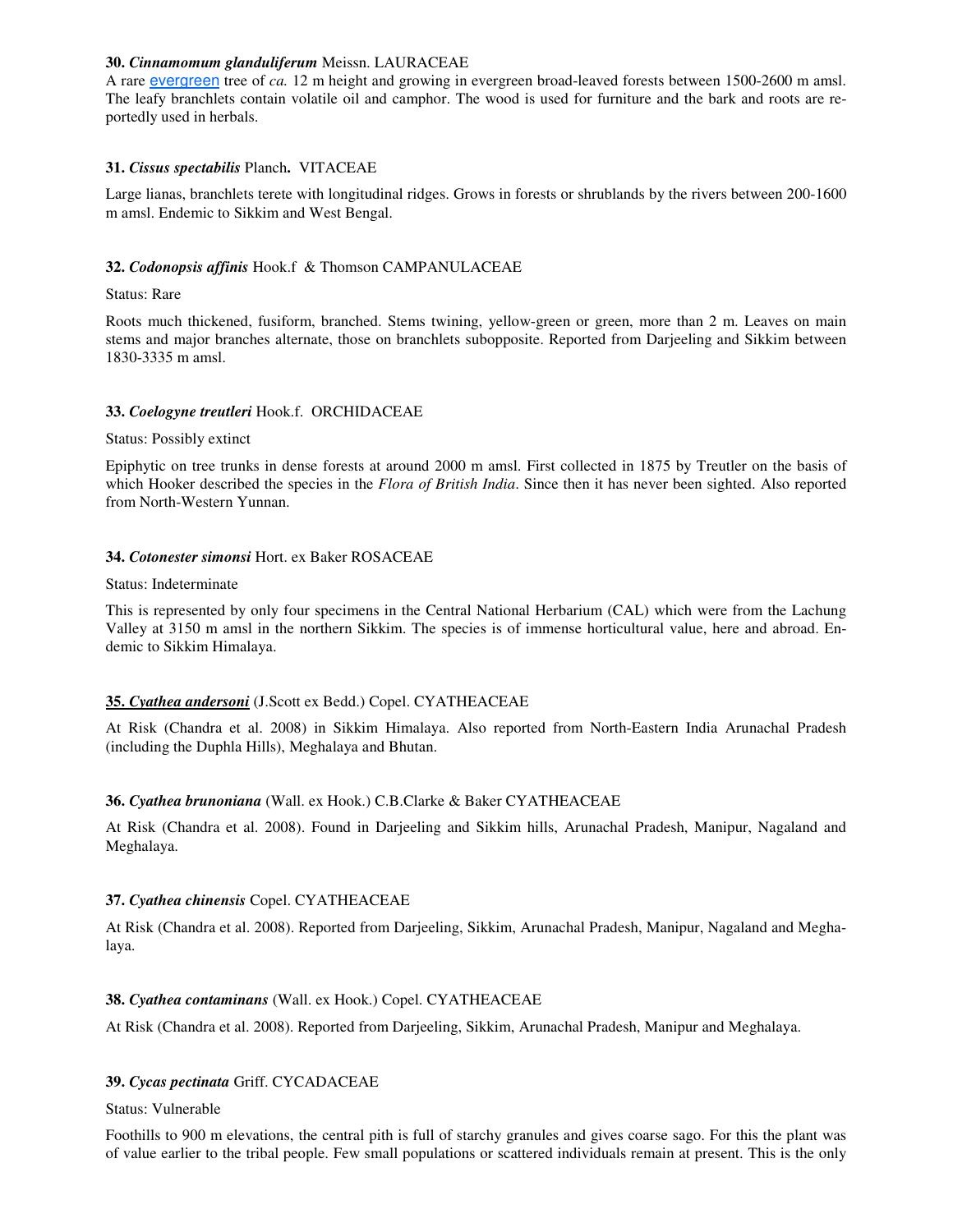species of Cycadaceae from the region. Listed in Appendix II of the CITES List.

### **40.** *Cymbidium eburneum* Lindl. ORCHIDACEAE

### Status: Vulnerable

Due to over-exploitation and habitat destruction the species has become very scarce. It is included in the Appendix II of CITES. Endemic to Eastern Himalaya and North Eastern India the species is found between1000-1500 m amsl.

### **41.** *Cymbidium hookerianum* Rchb.f. ORCHIDACEAE

#### Status: Vulnerable

Species is recorded under Appendix II of CITES. Though it has a distribution from Eastern Nepal to Bhutan it is vulnerable at each of the locations. In the earlier days it was much common between 1700-2500 m amsl. Became vulnerable due to collection by nurserymen as well as the common people.

### **42.** *Cymbidium whiteae* King & Pantl. ORCHIDACEAE

#### Status: Endangered

This has an extremely limited growing area hardly spreading 1 square kilometer. Not reported for a long time from its original habitat (Gangtok, 1750 m amsl) which is now largely disturbed. Rediscovered at Rumtek.

# **43.** *Cypripedium elegans* Rchb.f. ORCHIDACEAE

### Status: Rare

Particularly in Sikkim this species has become extremely rare and all likelihood to become an endangered species. It has a scattered distribution of small populations in the subalpine region of Sikkim between 3300-4200 m amsl.

### **44.** *Cypripedium himalaicum* Rolfe ex Hemsl. ORCHIDACEAE

#### Status: Rare

Grows in similar location as *C. elegans* and is found quite occasionally. This is the second lady's slipper orchid from Sikkim out of three recorded *Cypripedium* species. *Cypripedium himalaicum* is found growing on limestone boulders, crevices, and slopes between 2800 to 4900 m amsl.

# **45.** *Dendrobium praecinctum* Rchb.f ORCHIDACEAE

Very rare. Few information available.

# **46.** *Didiciea cunninghami* King et Prain ORCHIDACEAE

#### Status: Endangered

First discovered in the Lachen Valley of northern Sikkim it is now hardly seen in the wild. This is one of the few monotypic orchids of India. Plants 10-20 cm tall. Pseudobulbs often connected in clumps or rows.

# **47.** *Diglyphosa macrophylla* King & Pantl. ORCHIDACEAE

Plants between 25-40 cm tall and flowering in June at damp places in forests, along valleys at *ca.*1200 m elevation. Monotypic.

# **48.** *Diplazium heterophlebium* (Mett. ex Baker) Diels WOODSIACEAE

At Risk. Reported from Darjeeling and Sikkim. Very rare or perhaps extinct in the Darjeeling area (Chandra et al. 2008).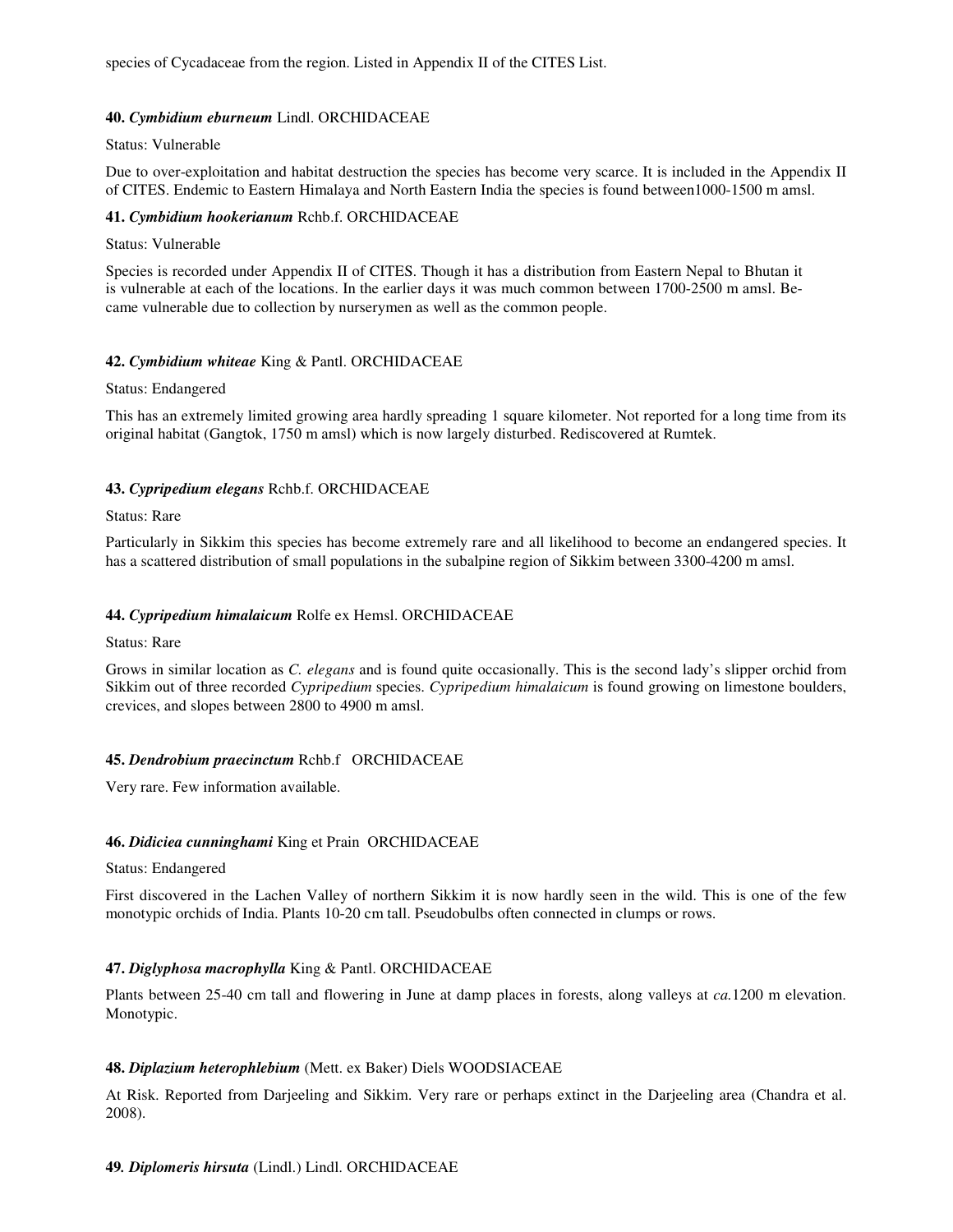#### Status: Vulnerable

This species is included in the IUCN Red Data Book and its export presently is banned under CITES Appendix II. The plant is of considerable horticultural value and of botanical interest. It is vulnerable and likely to disappear soon due to landslides and habitat encroachment. Its vulnerability was first recorded in the mid-70s by two orchid specialists from Kalimpong, namely, G.M. Pradhan (1974) and U.C. Pradhan (1974).

# **50.** *Dryopteris alpestris* Tagawa DRYOPTERIDACEAE

Very rare (Chandra et al. 2008). Reported also from Nepal, North-East India (Sikkim) and Tibet.

### **51.** *Dryopteris angustifrons* (T.Moore) Kuntze DRYOPTERIDACEAE

Very rare (Chandra et al. 2008). Probably extinct in Nepal and India (Sikkim).

# **52.** *Dryopteris assamensis* (C.Hope) C.Chr. & Ching DRYOPTERIDACEAE

Very rare. Reports from Darjeeling Terai, Dulkajhar, near Naxalbari. Very probably extinct in West Bengal due to the draining and cultivation of Dulkajhar, which was formerly a marshy grassland (Chandra et al. 2008).

# **53.** *Dryopteris costalisora* Tagawa DRYOPTERIDACEAE

Very rare. Reported from the Tonglo Peak in Darjeeling. It may be expected further east in North-East India, but has not so far been collected elsewhere in the area (Chandra et al. 2008).

# **54.** *Dryopteris nobilis* Ching DRYOPTERIDACEAE

Very rare. Records from Darjeeling, Kurseong area and perhaps now extinct in Kurseong due to habitat encroachment. Sikkim at B2 Bridge, North of Gangtok (Chandra et al. 2008).

# **55.** *Fraxinus suaveolans* W.W. Sm. OLEACEAE

Tree to 16 m, found below 900 m elevations. Naturally found in less number though gregarious. Recorded earlier from the Tista Valley near Labdah and at Melli. The bark has herbal value and repeated debarking usually destroys the tree.

# **56.** *Galeola falconeri* Hook.f. ORCHIDACEAE

Plants 1-3 m tall with bright yellow flowers which come out during Jun-Jul. Found at open places in forests, bamboo forests, sunny slopes between 800-2300 m amsl. It is parasitic upon fungi. *Galeola* is of biological interest because of its exclusive myco-heterotrophic nature. The seeds are the biggest orchid seeds in the world. They are winged, which is also extraordinary for an orchid.

# **57.** *Galeola lindleyana* (Hook.f. & Thomson) Rchb. ORCHIDACEAE

Herbs, tall. Rhizome stout, 2-3 cm in diam., flowers during May-Aug. Found in sparse forests and thickets, humusrich and moist rocky places along valleys between 700-3000 m amsl.

# **58.** *Galeola nudifolia* Lour. ORCHIDACEAE

Most rare among the regional species of *Galeola* it is also the only climbing orchid of the region. Rhizome nearly creeping; stems erect, 1-3 m, branched, often with 1 aerial root at each node. Flowers come out during Apr-Jun. Found in forests or shaded slopes along valleys at 400-500 m amsl.

# **59.** *Garcinia cowa* Roxb. ex DC. CLUSIACEAE

A straight extensively branched tree, the branches sometimes reaching the ground, 8-15 m tall. Found in humid mixed forests on hills or in valleys between 100-1300 m amsl. The mature fruit is edible. The seeds yield *ca.* 9% oil.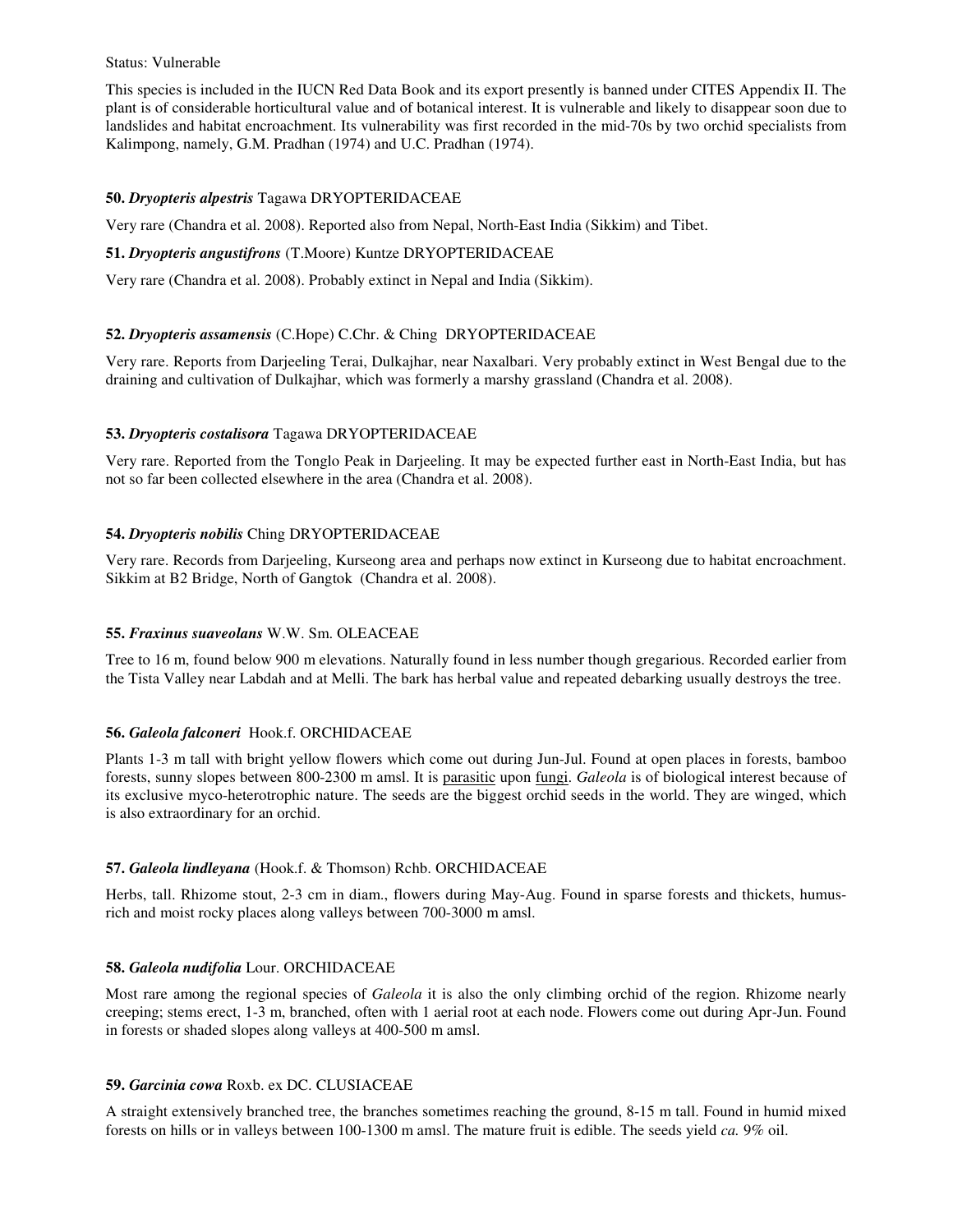# **60.** *Gastrochillus affinis* (King & Pantl.) ORCHIDACEAE

Found between 2700-2900 m amsl in the Eastern Himalaya (Nepal, Sikkim). A CITES Appendix II plant.

### **61.** *Gmelina arborea* L. VERBENACEAE

Unarmed tree about 15 m tall. Found in open forests below 1300 m amsl. The *Gmelina arborea* is fast-growing tree, attains moderate to large height up to 30 m. Its timber is highly prized for making door and window panels, joinery and furniture especially for drawers, wardrobes, cupboards, kitchen and camp furniture, and musical instruments because of its lightweight, stability and durability. Root, bark and seeds sometimes used medicinally. Considered one of the best woods for turnery in the region and due to this attracts considerable threat.

### **62.** *Oldenlandia monocephala* Kuntze RUBIACEAE

Reported only from Darjeeling and Assam. Few details exist.

### **63.** *Oldenlandia scabra* (Wall. ex Kurz) Kuntze RUBIACEAE

Reported from Darjeeling, Assam and Arunachal Pradesh. Few details exist.

### **64.** *Juncus sikkimensis* Hook.f. JUNCACEAE

#### Status: Rare

A perennial herb so far known only from the Sikkim Himalaya. The first record was made by Hooker in 1892. Nothing whatsoever is known over its growing conditions. Found in temperate semi-evergreen forests, rhododendron forests, wet grasslands slopes, swamps, bogs and wet places by streams between 4000-4500 m amsl.

### **65.** *Lactuca cooperi* Anthony ASTERACEAE

#### Status: Endangered

Endemic to Sikkim Himalaya and known only from the Type collection made in September 1913 from alpine and subalpine regions at *ca.* 5000 m elevation. Intensive field surveys in the type locality are the proposition made in Red Data Book ( Nayar & Sastry 1987, 1988, 1990).

# **66.** *Lagerstroemia minuticarpa* Debberm. ex P.C.Kanjilal LYTHRACEAE

Classified as rare by Nayar and Sastry (op cit.) and known only from two localities, i.e, Garampani in Assam and Singtam in Sikkim. The species is classified as Endangered under IUCN threatened status. Recently few populations have been located in Arunachal Pradesh where it is under threat due to shifting cultivation and dam construction.

#### **67.** *Licuala peltata* Roxb. ex Buch.-Ham. ARECACEAE

Rare gregarious fan palm of about 3.5 m height. Found in Lower Hill Forests at drier locations and ascending up to 1800 m amsl. Leaves orbicular, peltate, segments joined in groups.

#### **68.** *Livistona jenkinsiana* Griff. ARECACEAE

An endangered fan palm of 6-10 m height. Not very common, chiefly found in the Tista valley. Earlier used for thatching and umbrella purpose.

#### **69.** *Lloydia himalensis* Royle LILIACEAE

#### Status: Rare

The species is sporadic in distribution and represented by a few specimen collected from the Himalayan region only (3695-3810 m amsl). In Sikkim it is localized in the Tsomgo lake area, a high altitude tourist destination.

# **70.** *Loxogramme grammitoides* (Baker) C.Chr. POLYPODIACEAE

Very rare (Chandra et al. 2008). Reported from Gairibas, near Maneybhanjyang, Darjeeling.

# **71.** *Lycopodium annotinum* L. subsp. *alpestre* (Hartm.) Å.Löve & D.Löve LYCOPODIACEAE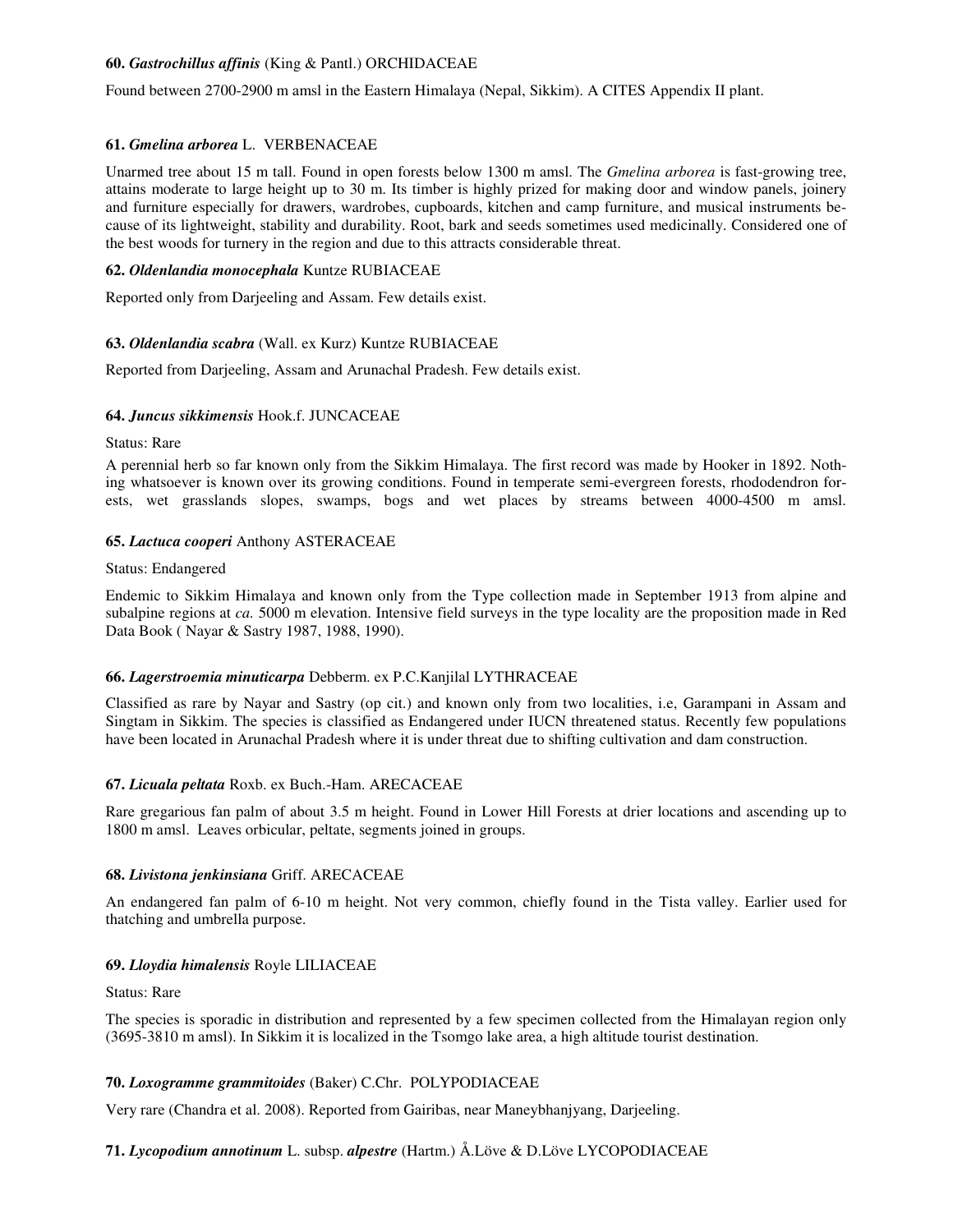Reported from North-East India (Sikkim, Arunachal Pradesh) and Uttarakhand. At risk (Chandra et al. 2008).

### **72. Malaxis saprophyllum** (King & Pantl.) Tang & Wang ORCHIDACEAE

| Very rare. Few information exists. |  |  |  |
|------------------------------------|--|--|--|
|------------------------------------|--|--|--|

### **73.** *Matteuccia orientalis* (Hook.) Trevis. WOODSIACEAE

Very rare. Not collected for many years. Replaced in the Western, Central and Eastern Indo-Himalaya, including Sikkim, by the uncommon (though not very rare) *M. intermedia* C.Chr., which has strongly narrowed frond-bases, especially noticeable in sterile fronds (Chandra et al. 2008).

#### **74.** *Nardostachys grandiflora* DC. VALERIANACEAE

#### Status: Vulnerable

Known commercially as the *Jatamashi* it has been incessantly collected from the subalpine tracts of Sikkim. But now the supply has trickled down to a few quintals, which shows that the species is gradually entering the next higher level of threatened status.

### **75.** *Oberonia micranthus* King & Pantl. ORCHIDACEAE

Very rare. Few details exist.

### **76.** *Ophiorrhiza lurida* Hook.f. RUBIACEAE

Naturally rare herbs, procumbent to ascending, to 20 cm tall. Found in broad-leaved forests and *Tsuga* forests between 1800-2300 m amsl.

#### **77.** *Oreopteris elwesi* (Bak.) Holtt. THELYPTERIDACEAE

#### Status: Rare

The rarity status is believed to be due to its habitat destruction. The first description of this species was made by Baker from Lachen Valley, northern Sikkim in 1874. It was rediscovered in 1985 but the status is very scarce. Grows between 2700-4200 m amsl at Lachen, Lachung and Kataw area which are exposed to tourist incursions. IUCN listing identifies it from Sikkim only, however, it is reported from SW China also (Chandra et al. 2008).

#### **78.** *Osmunda regalis* L. OSMUNDACEAE

The Royal Fern once graced the areas of Tiger Hill, Darjeeling but has now become extremely scarce. The plant produces osmunda fiber which is used as a growing medium for cultivated orchids, especially the epiphytic ones. Considered as rare by Chandra et al. (2008).

#### **79.** *Pandanus unguifer* Hook.f. PANDANACEAE

One of two screwpines from the Sikkim Himalaya this one is much scarce than *Pandanus nepalensis* H.St.John. Holotype collected from Mongpu, Darjeeling. Very few individuals survive at present.

### **80.** *Panax pseudo-ginseng* Wall. ARALIACEAE

#### Status: Vulnerable

Medicinal properties attached to it make it a commercial prize and extensive collections in the region in the past have made this an endangered species. Of the three varieties of *P. pseudo-ginseng,* viz., var. *angustifolium* (Burkill) Li, var. *bipinnatifidus* (Seem) Li and var. *himalaicus* Hara, the second one has become extremely rare. In some aspects the therapeutic value of *P. pseudo-ginseng* is reported to be even better than the Korean ginseng (*P. ginseng*).

### **81.** *Paphiopedilum fairreanum* (Lindl.) Stein ORCHIDACEAE

Indiscriminate collection, forest fires and grazing pressure have led to decline of its availability. In situ conservation at Selingdong-Tinkitam Fairrieanum Conservation Reserve at South Sikkim is a commendable step towards its conserva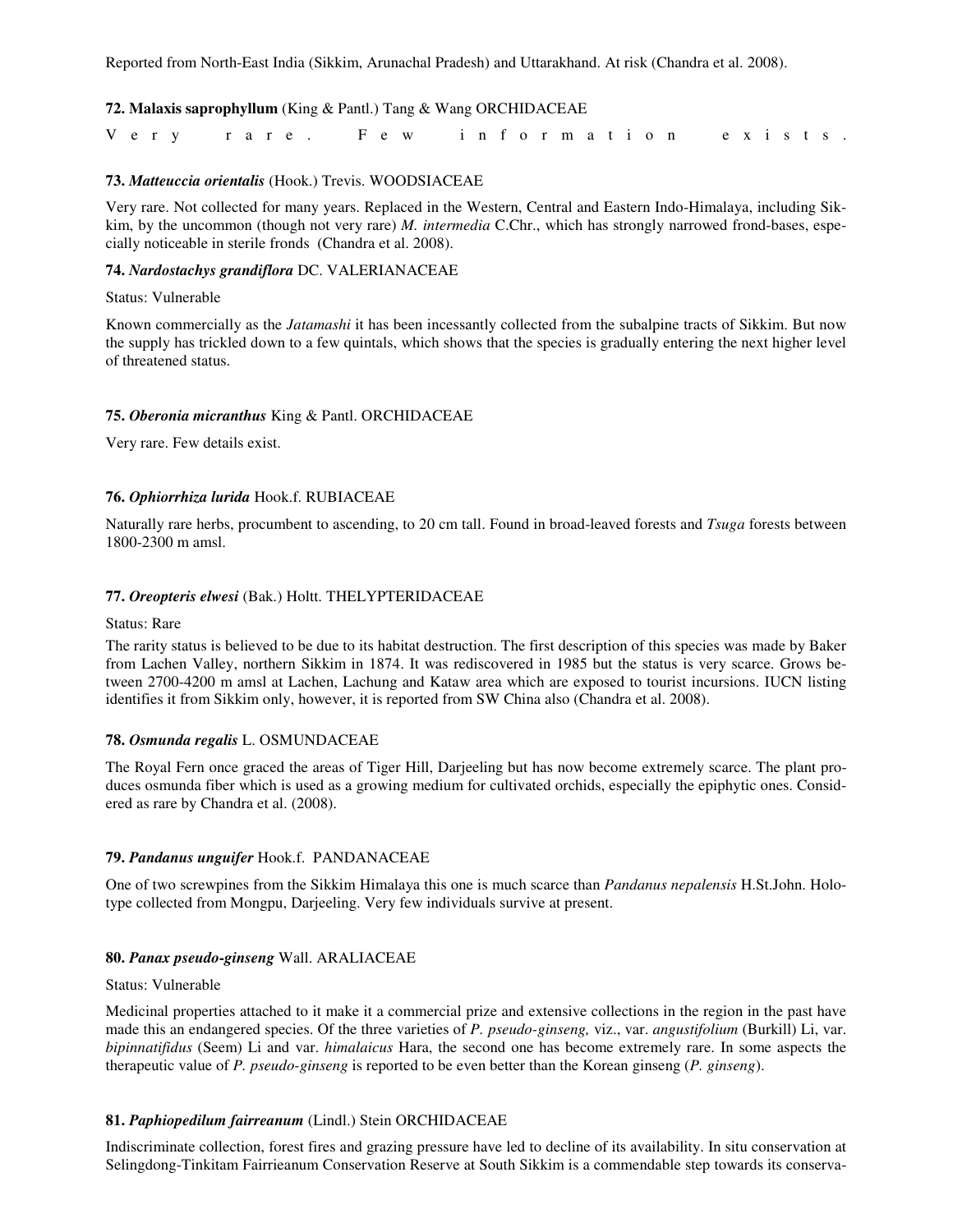tion. This species was described by Lindley in 1857. It was rediscovered after about half a century by G.C. Searight from Torsa or Amuchu Valley, Chumbi district in west Bhutan. A CITES Appendix I plant.

### **82.** *Paphiopedilum venustum* (Wall. ex Sims) Pfitz. ORCHIDACEAE

#### Status: Vulnerable

An ornamental species of considerable value this was earlier collected in quantity. Compounded with the destruction of its natural habitats the species is in grave danger of annihilation. Found in the Tista valley often near to streams. Included in the Appendix I of CITES which restricts its export.

### **83.** *Phoenix rupicola* T. Anderson ARECACEAE

Status: Rare

The species is naturally rare and occurs sporadically at subtropical levels at around 450 m amsl in the Tista and Mahanadi valleys. Generally grows on rocky areas and especially on very steep cliffs on both sides of the Tista above Sevoke. Stem grows to 4.5-6 m high and leaves are *ca.* 3 m long. Leaflets bright green, shiny and all in one plane. The inner part of the stem was eaten earlier by Lepcha tribe. The plant being dioecious also has a strong bearing on its reproduction making the regeneration process fraught with difficulties.

# **84.** *Phymatopteris nigrovenia* (Christ) Pic.Serm. POLYPODIACEAE

Very rare (Chandra et al. 2008). Reported from Darjeeling and Sikkim and also from Nepal. This species is closely related to *P. veitchi* (Baker) Pic.Serm. from Japan and to *P. shensiense* (Christ) Pic.Serm. from China.

### **85.** *Phymatopteris tibetana* (Ching & S.K.Wu) W.M.Chu POLYPODIACEAE

Very rare (Chandra et al. 2008). Reported only from Sikkim and Nepal.

### **86.** *Picrorhiza kurrooa* Royle ex Benth. SCROPHULARIACEAE

#### Status: Vulnerable

A plant with age-old herbal repute this is collected from its native habitat in bulk. The total harvest of *P. kurrooa* in 1990-1991 from Sikkim was 6200 kg (Rai & Sharma 1994). This over-exploitation and disturbance to its growing site has made the plant scarce at present. From the Darjeeling hills no collection has been made from the past many years which mean it is scarce and thereby not economically viable to the collectors. Grows between 3300-5000 m amsl at open slopes and forest fringes.

#### **87.** *Pimpinella tongloensis* P.K.Mukh. APIACEAE

Status: Endangered, if not extinct already

After its collection made in the years 1857 and 1968 no collection record is available. The species has a very small growth pocket in the Singalila Ridge in the Sikkim Himalaya.

#### **88.** *Pimpinella wallichi* Clarke APIACEAE

Status: Endangered

First collected in 1870 by Clarke and no sighting has been recorded till date. Southern district of Sikkim at Heeloo and Hee.

# **89.** *Podophyllum hexandrum* Royle PODOPHYLLACEAE

A medicinal plant of importance it was extracted from the wild in quantity in the past and very few populations exist today.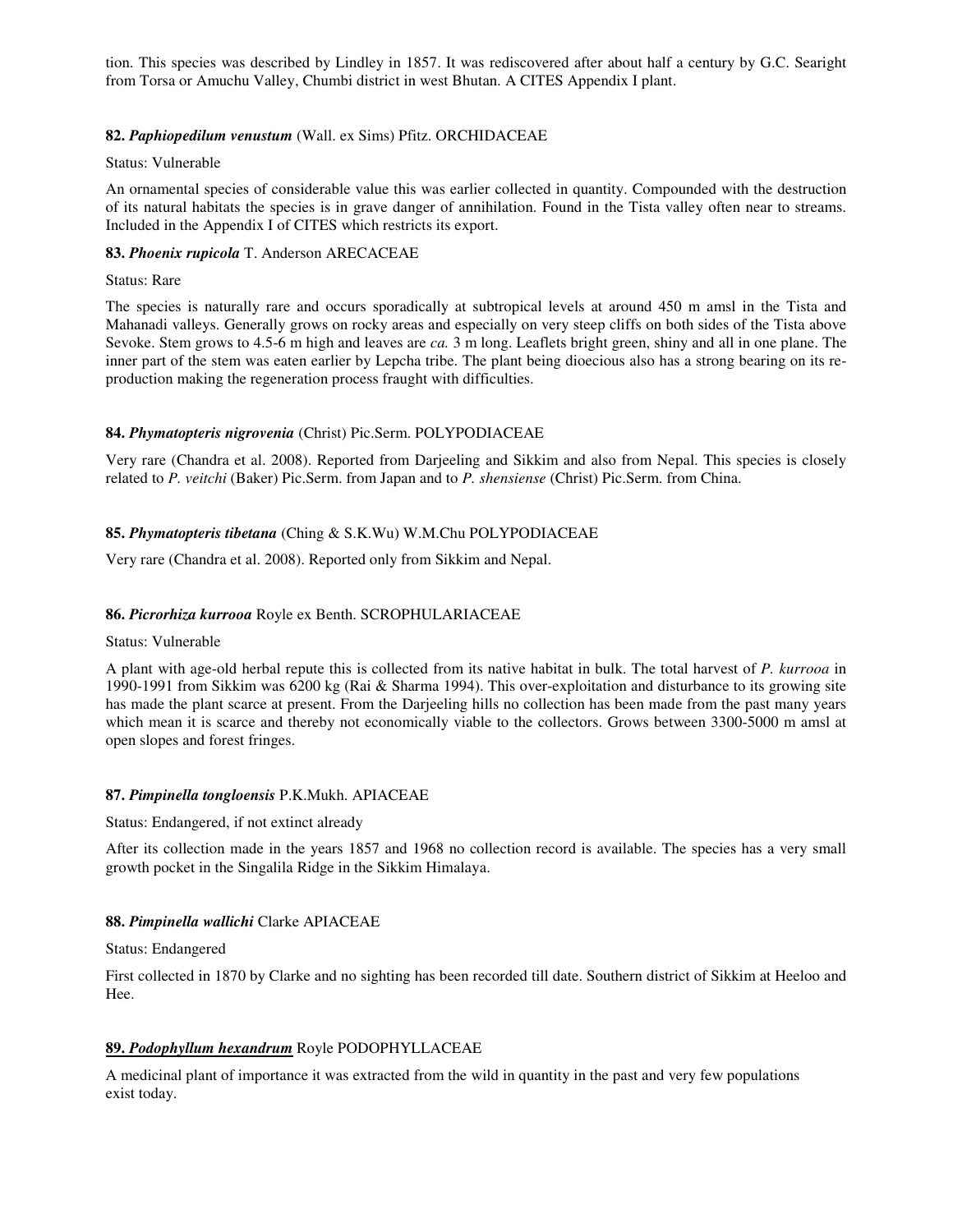### **90.** *Polygala arillata* Ham. POLYGALACEAE

Small shrub occurring between 600-2000 m amsl. Not common. Found in forest fringes and sometimes in old cultivation. Collected extensively for making the *marcha*, a brewing agent for the local beer. As the root part is procured for the brewing purpose the threat to the plant is immense.

# **91.** *Polystichum glaciale* Christ DRYOPTERIDACEAE

Very rare (Chandra et al. 2008). Reported from North-East India (Sikkim), Bhutan,Tibet and China.

# **92.** *Pteridrys cnemidaria* (Christ) C.Chr. & Ching DRYOPTERIDACEAE

Very rare (Chandra et al. 2008). Reported from North-East India (Darjeeling, not collected for many years; Assam, Meghalaya and possibly in Sikkim).

# **93.** *Pteris barbigera* Ching PTERIDACEAE

Very rare (Chandra et al. 2008). Record from North-East India (Rungbi, below Mongpo, West Bengal). Not seen in India for *ca.* 130 years.

# **94.** *Pyrrosia boothi* (Hook.) Ching POLYPODIACEAE

Very rare. Reported from North-East India (?West Bengal, Darjeeling; Sikkim) and Bhutan (Chandra et al. 2008).

# **95.** *Pyrularia edulis* (Wall.) ADC. SANTALACEAE

Trees between 6-10 m tall, bark gray, with oblong lenticels. Fruits come out during Jul-Oct which is guava-like and edible. Found in open forested areas at 600-2000 m amsl. This is the only tree under Santalaceae in the region.

# **96.** *Pternopetalum radiatum* (W.W.Sm.) Mukh. APIACEAE

Status: Indeterminate

This is also known as *Pimpinella radiata* W.W. Smith. Found in north Sikkim at Yumthang and Shebu Valley at an altitude of *ca.* 3500 m. It has not been observed or collected since 1892. Endemic.

# **97.** *Rhododendron baileyi* Balf.f. ERICACEAE

First report made in 1919 by Balfour from River Tsangpo in southern Tibet. This is a much localized species and found only between Lachung-Yumthang at 3600 m amsl. It is one of the highly localized species of rhododendron in Sikkim Himalaya. Easy access through pliable roads and low availability makes this one a species to be taken in for serious conservation.

# **98.** *Rhododendron barbatum* Wall. ex G.Don ERICACEAE

Discovered by Wallich from Gosainthan, Nepal and described by G.Don in 1834. Much similar to *Rhododendron arboreum* this one also grows close to human habitations, however, because of small populations compared to *R. arboreum* this species is under considerable threat. Vulnerable status (VU) under *The Red List of Rhododendrons* (IUCN) it is noted as "…under significant pressure from forest loss, habitat degradation and firewood collection".

# **99.** *Rhododendron glaucophyllum* Rehder ERICACEAE

A shrub growing up to 1.5 m in height. In the region it is found in small and scattered populations at disturbed area. The holotype was recorded from Lachen and Lachung at *ca.* 3300 m amsl and named as *Rhododendron glaucum* Hook.f. by Hooker (1849). Reported as DD in the IUCN Red List of Rhododendrons.

# **100.** *Rhododendron campanulatum* subsp. *aeruginosum* (Hook.f.) Chamb. ERICACEAE

First report made by Hooker in 1849 from Lachen and Lachung. Earlier it was known as *Rhododendron aeruginosum*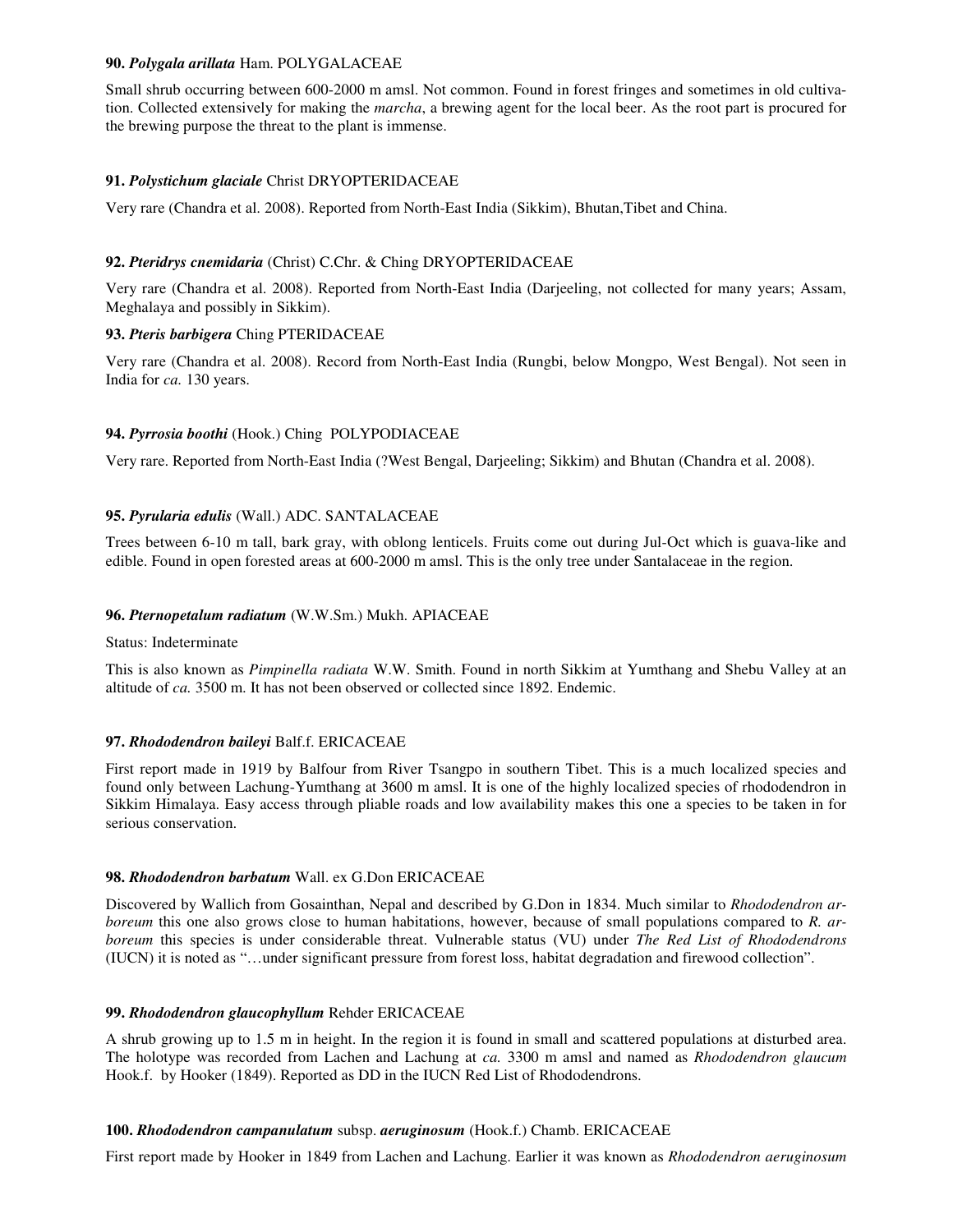Hook.f. but lately, Chamberlain (1982) has assigned it to *Rhododendron campanulatum* subsp. *aeruginosum* (Hook.f.) Chamb. Found between 3800-4300 m elevations the populations are rather scattered and at largely vulnerable areas. It survives well on level grounds as well as on rockeries at moist slopes. Endemic.

# **101.** *Rhododendron dalhousiae* subsp. *tashi* Pradhan & Lachungpa ERICACEAE

Found so far only from the Pangthang hills (2000 m amsl) in eastern Sikkim this one is a naturally scarce species. It is an epiphyte and found in the temperate oak-chestnut forests. Because of scattered presence within its growing range no compact populations are noticed. Endemic.

# **102.** *Rhododendron decipiens* Lacaita ERICACEAE

Reported from Chiabhanjyang, Singalila Ridge (western Sikkim) and Shingba and Chachuzak (northern Sikkim). *R. decipiens* growing sites in the region are small and characterized usually by a canopy cover, humus-rich substrata, low daylight and moist condition. First report from Sikkim in 1916 by Lacaita (collected between Chiabhanjyang and Singlalila ridge at 3300 m amsl). Considered by Balfour to be a natural hybrid of *R. falconeri* and *R. hodgsoni.*

### **103.** *Rhododendron griffithianum* Wight ERICACEAE

Recorded from several places, namely, Chungthang, Lachen, Lachung (northern Sikkim), Rathong Chhu (western Sikkim) and Jaubari, Kalapokhri (Darjeeling hills) between 2000-2800 m amsl. However, as individual plants are widely scattered the number is less although the area covered is extensive. Grows within open woodland but favors sloping land. Reported as DD in the IUCN Red List of Rhododendrons.

### **104.** *Rhododendron leptocarpum* Nuttall ERICACEAE

This species is so far reported only from Tsokha (western Sikkim at 3600 m amsl). It grows on large live trees as well as on fallen logs but never is seen on the grounds. The ones that grow on the logs are vulnerable to disturbances. First report made in 1854 by Nuttall it was rediscovered from Sikkim by Starling at Tsokha (1984).

# **105.** *Rhododendron maddeni* Hook.f. ERICACEAE

First report from Chungthang (northern Sikkim at 1300 m amsl) in 1849 by Hooker. This one is taxonomically a very complex and variable species. Reported also from Ratey Chu catchment at 2400 m by Pradhan & Lachungpa (1990). Shows a wide altitudinal range (1300 to 2900 m) in its distribution, however, it was found to be growing and producing flowers at 900 m also (forced acclimatization).

#### **106.** *Rhododendron niveum* Hook.f. ERICACEAE

Reported earlier from Lachung, Lachen and Chola Range (northern Sikkim) between 3000-3600 m elevation. The original material for holotype was collected from Yakchay (*ca*. 3000 m amsl, northern Sikkim) by Hooker in 1853. It is endemic to Sikkim and Bhutan, and collected only once in Lao at 3100 m in central Bhutan by Ludlow and Sheriff in May 1949. A recent report of a new habitat at Khangchendzonga National Park in Sikkim was made by Badola & Pradhan (2010). Found in rocky valleys, mixed forests at 3000-3600 m amsl. This is a distinctive species with no close allies (Cullen 1980). Reported as VU in the IUCN Red List of Rhododendrons.

### **107.** *Rhododendron pendulum* Hook.f. ERICACEAE

Epiphytic shrub up to1.3 m. Small patches of scattered populations are found at Yakchay, Dombang, Lachen, Phedang and Dzongri. First report (Holotype) from Lachen by Hooker in 1849 but recorded also at eastern Nepal, Bhutan and south-east Tibet. Reported very scarce from the latter areas also (Pradhan & Lachungpa 1990).

# **108.** *Rhododendron pumilum* Hook.f. ERICACEAE

First report made by Hooker in 1849. This is by far a scarce species found only at the vicinity of Bhirum lake (4600 m) and a few at Chachuzak (3800) (Pradhan & Lachungpa 1990). First report made by Hooker in 1849. Rare in Sikkim it is found only in remote areas of Zemu, Lhonak and Bhirum lake at around 4600 m amsl. A much dwarf-sized rhododendron it grows in the alpine region over sandy or gravelly soil or on avalanche slopes.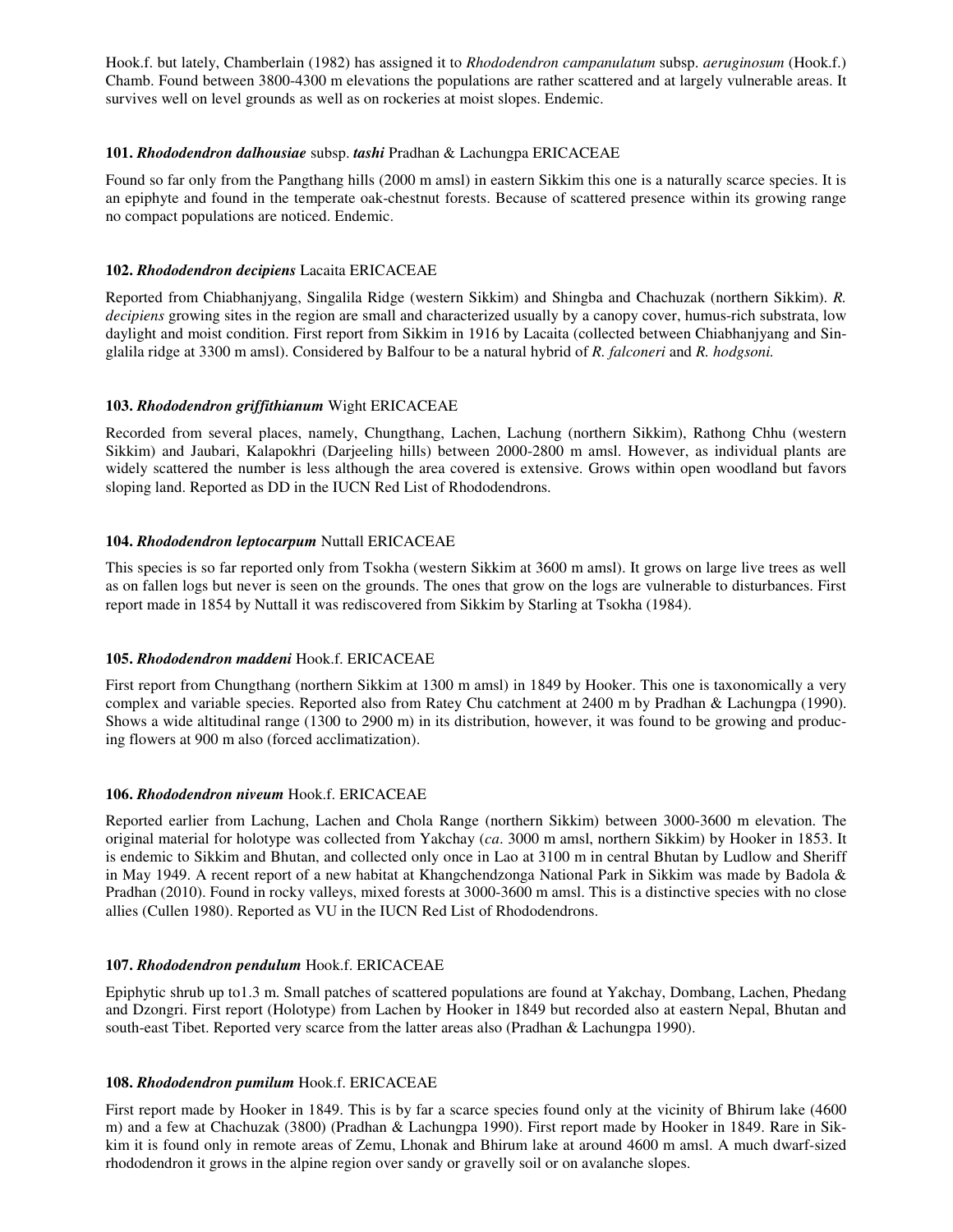### **109.** *Rhododendron sikkimense* Pradhan & Lachungpa ERICACEAE

Quite rare species found so far only from Yumthang at *ca.* 3700 m elevations (northern Sikkim). Grows on level ground within *Rhododendron campanulatum* D.Don community. Scattered presence and not forming compact community or uniform population. Endemic to Sikkim.

### **110.** *Rhododendron thomsoni* var. *candelabrum* Clarke ERICACEAE

This species is found between a very limited range of 3000-3300 m elevation. Considered a natural hybrid of *Rhododendron thomsoni* Hook.f. (Chamberlain 1982). This seems plausible considering its habitat which is always confined within large tracts of *R. thomsoni* shrubbery. Differs from *R. thomsoni* in its pink flowers, glandular ovaries and relatively small calyces. In India it is reported only from Sikkim.

### **111.** *Rhododendron virgatum* Hook.f. ERICACEAE

The plant grows scattered or sometimes in relatively small groups in the open. It also has an extremely restricted growing range (between 2400-2700 m elevations). Also recorded in eastern Nepal, Bhutan, Arunachal Pradesh and southern China under similar conditions. Normally grows on scrubland and stony slopes.

### **112.** *Rhopalocnemis phalloides* Jungh. BALANOPHORACEAE

Status: Rare

This root parasite grows under diffused sunlight in dense evergreen virgin forests and thickets between 1000-2700 m amsl.. The main cause of its rarity is ascribed to the loss of the host plants through disturbance to its natural habitats. The host plants are mostly species of Araliaceae (*Dendropanax*), Euphorbiaceae, Fagaceae, and Moraceae.

### **113.** *Rhynchospora rugosa* subsp. *browni* (Roem. & Schult.) T.Koyama CYPERACEAE

A grass of the marshy habitat this species is endemic to Sikkim. Only three growing spots are reported from the Khechopalri lake area in western Sikkim.

# **114.** *Rhyncostylis retusa* (L.) Bl. ORCHIDACEAE

Considered host-specific epiphytic orchid (Lucksom 2012) this is a highly prized ornamental orchid from the region. Heavy and protracted collections from the wild have rendered it much rare. Appended under CITES.

# **115.** *Risleya atropurpurea* King & Pantl. ORCHIDACEAE

Plants 6-21 cm tall. Rhizome narrowly conic to cylindric, flowers dark purple, blooms during Jul-Aug. Found in *Picea* forests or thickets between 2900-3700 m amsl. Naturally rare and monotypic.

# **116.** *Selliguea tricuspis* (Hook.f) Fras.-Jenk. POLYPODIACEAE

Status: Indeterminate

As per the Red Data Book, it is probably depleted from the type locality in Darjeeling due to deforestation and change in habitat. Endemic to Sikkim and Darjeeling it was described by Hooker in 1864. The last collection is recorded in the year 1900 and afterwards sightings are nil. Considered very rare in Darjeeling and Sikkim, probably extinct in Darjeeling hills. (Chandra et al. 2008).

#### **117.** *Sphaeropteris brunoniana* (Wall. ex Hook.) Tryon CYATHEACEAE

Rare tree fern of the higher hills reaching up to lower temperate level. Leaf rachis spiny. Earlier record shows its availability in Kalimpong and Darjeeling.

#### **118.** *Taeniophyllum retro-apiculatum* (King & Pantl.) ORCHIDACEAE

Very rare. Few details exist.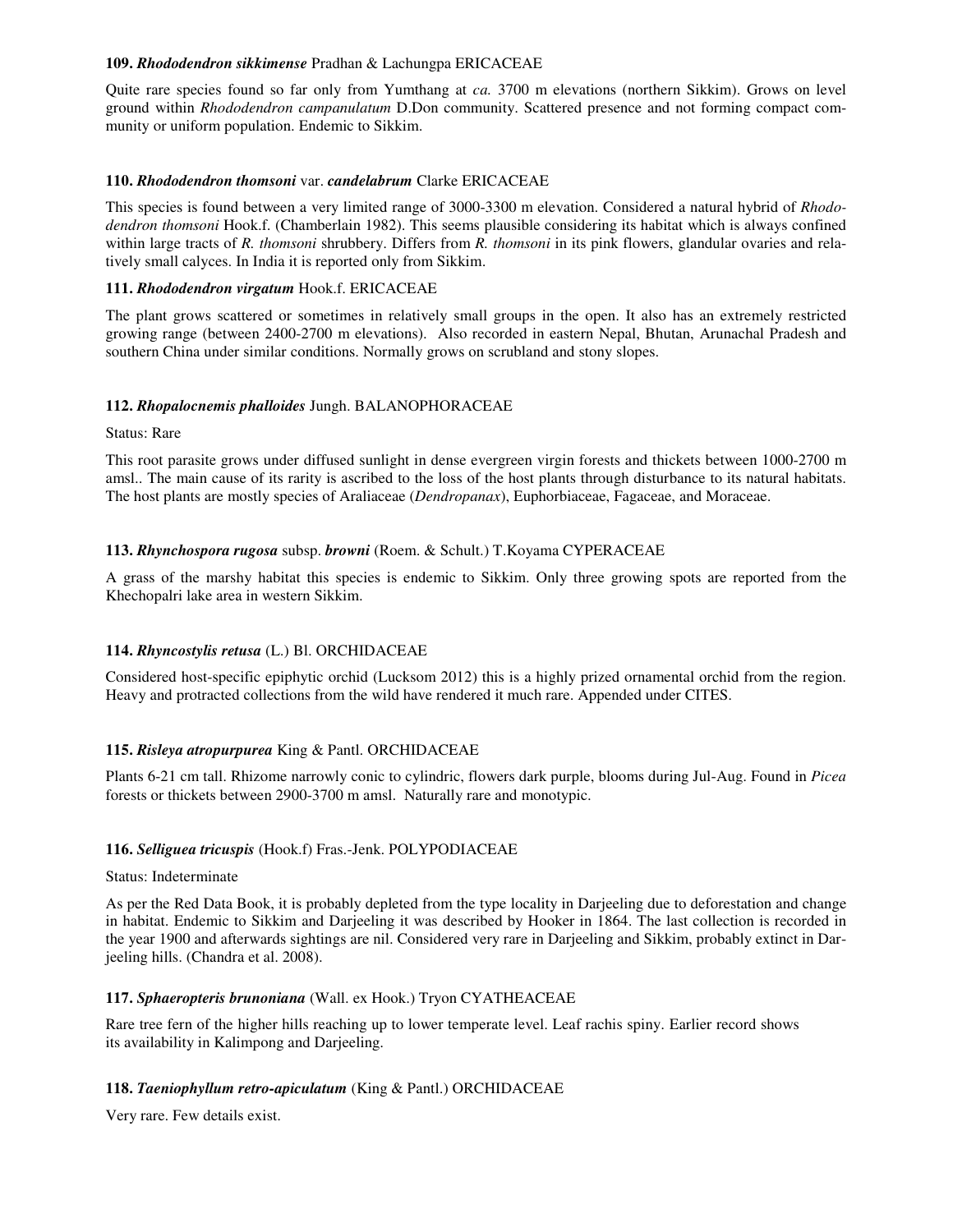# **119.** *Taeniophyllum crepidiforme* (King & Pantl.) ORCHIDACEAE

Very rare. Few details exist.

### **120.** *Thrixspermum centipeda* Loureiro. ORCHIDACEAE

*Thrixspermum* are small or medium-sized monopodial epiphytic orchids. It is naturally rare in the region. They have a typical flattened raceme that bears flowers in either two distinct ranks or any direction. Flowers are fragrant and last 2 to 3 days. Found at around 1200 m amsl.

# **121.** *Trachycarpus martianus* subsp. *sikkimensis* Lorek ARECACEAE

A dioecious fan palm of the region reaching heights between 10-15 m. Naturally rare and very few individuals survive. Earlier used for edible pith by the tribal people. A patch is surviving at Rissom (Dumsong range, Darjeeling at *ca.* 2000 m amsl. Also reported much earlier from Rungbong (Darjeeling at about 1200 m amsl) by Clarke but has not been rediscovered till now.

# **122.** *Trichomanes parvifolium* (Baker) Copel. HYMENOPHYLLACEAE

Very rare (Chandra et al. 2008). Reported from Nepal, North-East India (Sikkim), Myanmar and Thailand.

# **123.** *Uncifera lancifolia* (King & Pantl.) Schltr. ORCHIDACEAE

Small-sized monopodials found at *ca.* 2000 m amsl. Few details exist.

# **124.** *Vanda pumila* Hook.f. ORCHIDACEAE

Epiphytic orchid found on tree trunks and branches. Recorded between 500-1800 m amsl. Flowers come out during Mar-May. Rarest one among *Vanda* species from the region.

# **125.** *Wallichia disticha* T. Anderson ARECACEAE

A palm with distinctive habit and growing up to 6 m. A few individuals survive in Darjeeling (Peshok, 1400 m amsl) and above Sevoke. Earlier the Lepcha tribes used to eat the pulp/pith. Leaves long, 3 m, distichous. In the region this species is much rare than *Wallichia obongifolia*.

# **126.** *Wallichia oblongifolia* Griff. ARECACEAE

A rare stemless palm. Mostly growing over rocks on shaded river banks up to 1200 m elevations. The midribs were made into hair combs by the locals in the earlier days. Well-developed and adult plants have become scarce.

# **127.** *Woodsia cycloloba* Hand.-Mazz WOODSIACEAE

Very rare (Chandra et al. 2008). Reported from North-East India (Sikkim), North-West India (Uttarakhand), Nepal and China.

# **128.** *Zeuxine pulchra* King & Pantl*.* ORCHIDACEAE

Status: Endangered, Extinct possibly

Terrestrial orchid from the Lachung Valley at around 2000 m amsl. Holotype was collected from Khedum, Lachung Valley at 2300 m amsl.

# **BIBLIOGRAPHY**

Anon. (2009) Threatened plants of Sikkim. http://oldwww.wii.gov.in/nwdc/threatened\_plants\_sikkim.pdf Badola HK & BK Pradhan (2010) Discovery of new populations of a rare species *Rhododendron niveum* in Khangchendzonga National Park, Sikkim. *The Rhododendron* 50:40-49